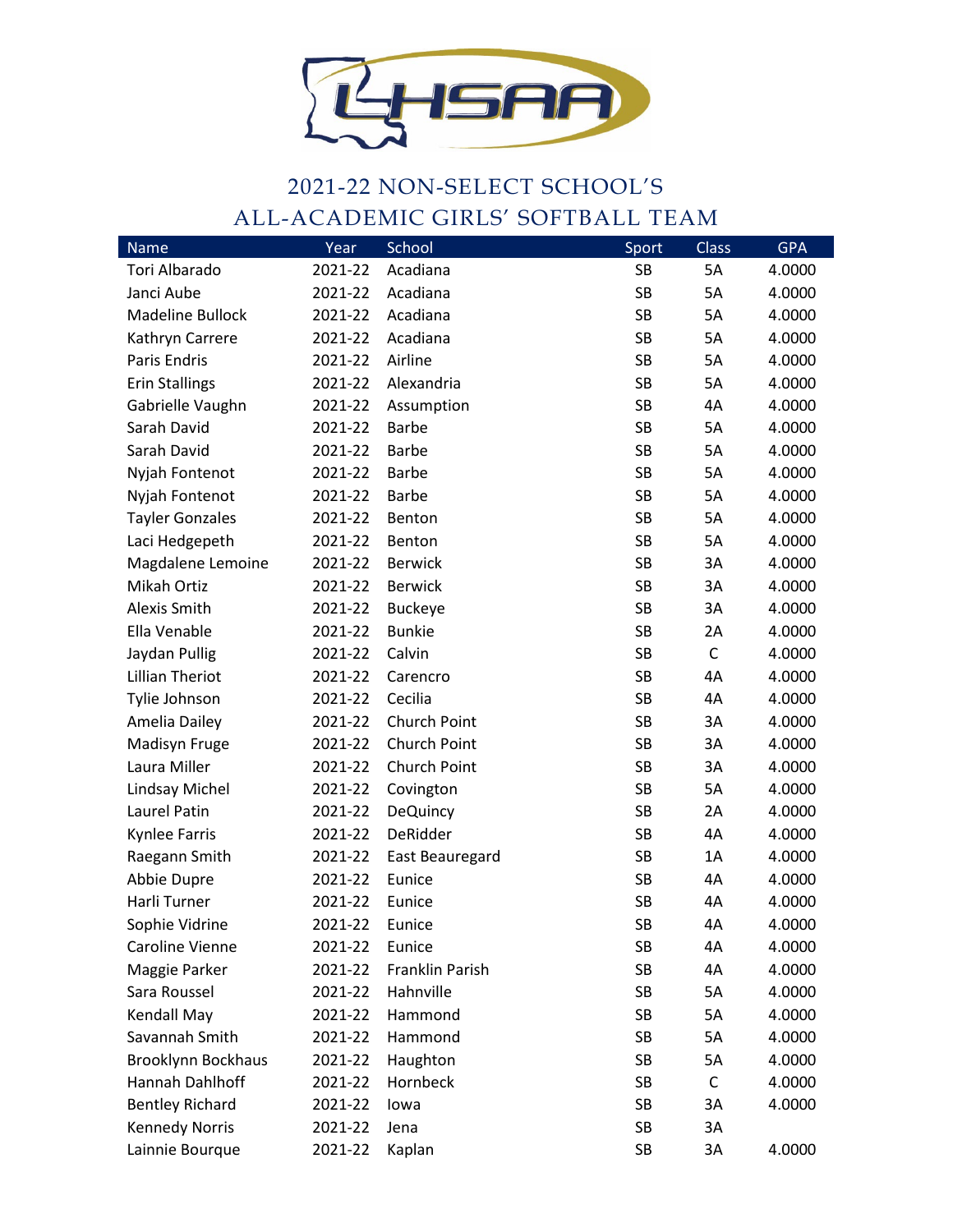| Name                     | Year    | School                             | Sport     | <b>Class</b> | <b>GPA</b> |
|--------------------------|---------|------------------------------------|-----------|--------------|------------|
| Tavia Wilson             | 2021-22 | Lake Charles College Prep          | SB        | 3A           | 4.0000     |
| Alana Dumas              | 2021-22 | Lakeshore                          | <b>SB</b> | 4A           | 4.0000     |
| Cara Rankin              | 2021-22 | Lakeshore                          | <b>SB</b> | 4A           | 4.0000     |
| Victoria Pittman         | 2021-22 | LaSalle                            | SB        | 1A           | 4.0000     |
| Hadlee Welch             | 2021-22 | LaSalle                            | SB        | 1A           | 4.0000     |
| Jenae Adams              | 2021-22 | Live Oak                           | <b>SB</b> | 5A           | 4.0000     |
| Emma Brooks              | 2021-22 | Live Oak                           | <b>SB</b> | 5A           | 4.0000     |
| Macy Bergeron            | 2021-22 | Livonia                            | <b>SB</b> | 4A           | 4.0000     |
| Lauren Clements          | 2021-22 | Loranger                           | SB        | 3A           | 4.0000     |
| Maria Detillier          | 2021-22 | Lutcher                            | SB        | 3A           | 4.0000     |
| <b>Tierane Thomas</b>    | 2021-22 | Mamou                              | SB        | 3A           | 4.0000     |
| Caroline Dominique       | 2021-22 | Mandeville                         | <b>SB</b> | 5A           | 4.0000     |
| Camryn Ford              | 2021-22 | Many                               | SB        | 2A           | 4.0000     |
| <b>Brooklyn Jenkins</b>  | 2021-22 | Many                               | SB        | 2A           | 4.0000     |
| Kirsten Bell             | 2021-22 | Merryville                         | <b>SB</b> | 1A           | 4.0000     |
| <b>Riley Dyson</b>       | 2021-22 | Merryville                         | SB        | 1A           | 4.0000     |
| <b>Brylee Lanier</b>     | 2021-22 | Merryville                         | <b>SB</b> | 1A           | 4.0000     |
| <b>Alexis Magee</b>      | 2021-22 | Mt. Hermon                         | SB        | B            | 4.0000     |
| Caylyn Peddy             | 2021-22 | Natchitoches Central               | SB        | 5A           | 4.0000     |
| Hannah Eidson            | 2021-22 | Negreet                            | <b>SB</b> | B            | 4.0000     |
| Macy Rule                | 2021-22 | Negreet                            | SB        | B            | 4.0000     |
| <b>Addison Nicholson</b> | 2021-22 | <b>Neville</b>                     | SB        | 4A           | 4.0000     |
| Kylie Gaspard            | 2021-22 | North Vermilion                    | SB        | 4A           | 4.0000     |
| Meagan Maxwell           | 2021-22 | North Webster                      | SB        | 3A           | 4.0000     |
| Chloe Ray                | 2021-22 | North Webster                      | SB        | 3A           | 4.0000     |
| Amelia Doll              | 2021-22 | Northshore                         | SB        | 5A           | 4.0000     |
| Ramsey Bradford          | 2021-22 | Oak Grove                          | <b>SB</b> | 1A           | 4.0000     |
| Keatyn Harden            | 2021-22 | Patterson                          | SB        | 3A           | 4.0000     |
| Zaria Anders             | 2021-22 | <b>Pearl River</b>                 | SB        | 4A           | 4.0000     |
| <b>Madison Edwards</b>   | 2021-22 | Pineville                          | <b>SB</b> | 5A           | 4.0000     |
| <b>Meredith Mertens</b>  | 2021-22 | Pineville                          | SB        | 5A           | 4.0000     |
| Kirsten Thiels           | 2021-22 | Pineville                          | <b>SB</b> | 5A           | 4.0000     |
| Emma Crow                | 2021-22 | Port Barre                         | SB        | 2A           | 4.0000     |
| Lorriane Freeman         | 2021-22 | Simsboro                           | SB        | B            | 4.0000     |
| McKenna Chaney           | 2021-22 | <b>Slaughter Community Charter</b> | SB        | 1A           | 4.0000     |
| Kaelyn Hardrick          | 2021-22 | Slidell                            | SB        | 5A           | 4.0000     |
| Morgan Eaves             | 2021-22 | South Beauregard                   | SB        | 3A           | 4.0000     |
| Ceyanna Brown            | 2021-22 | South Cameron                      | SB        | C            | 4.0000     |
| Aaliyah Labove           | 2021-22 | South Cameron                      | SB        | $\mathsf C$  | 4.0000     |
| Allie Bossier            | 2021-22 | South Lafourche                    | SB        | 4A           | 4.0000     |
| Madison Ryan             | 2021-22 | South Lafourche                    | SB        | 4A           | 4.0000     |
| <b>Riley Myers</b>       | 2021-22 | Southwood                          | SB        | 5A           | 4.0000     |
| Caterina Byars           | 2021-22 | St. Amant                          | SB        | 5A           | 4.0000     |
| Braelyn Brazan           | 2021-22 | St. James                          | SB        | 3A           | 4.0000     |
| Paris Harry              | 2021-22 | St. James                          | SB        | 3A           | 4.0000     |
| <b>Bonnie Caston</b>     | 2021-22 | Stanley                            | SB        | B            | 4.0000     |
| Maggie Walker            | 2021-22 | Stanley                            | SB        | B            | 4.0000     |
| Alayna Daigrepont        | 2021-22 | Walker                             | SB        | 5A           | 4.0000     |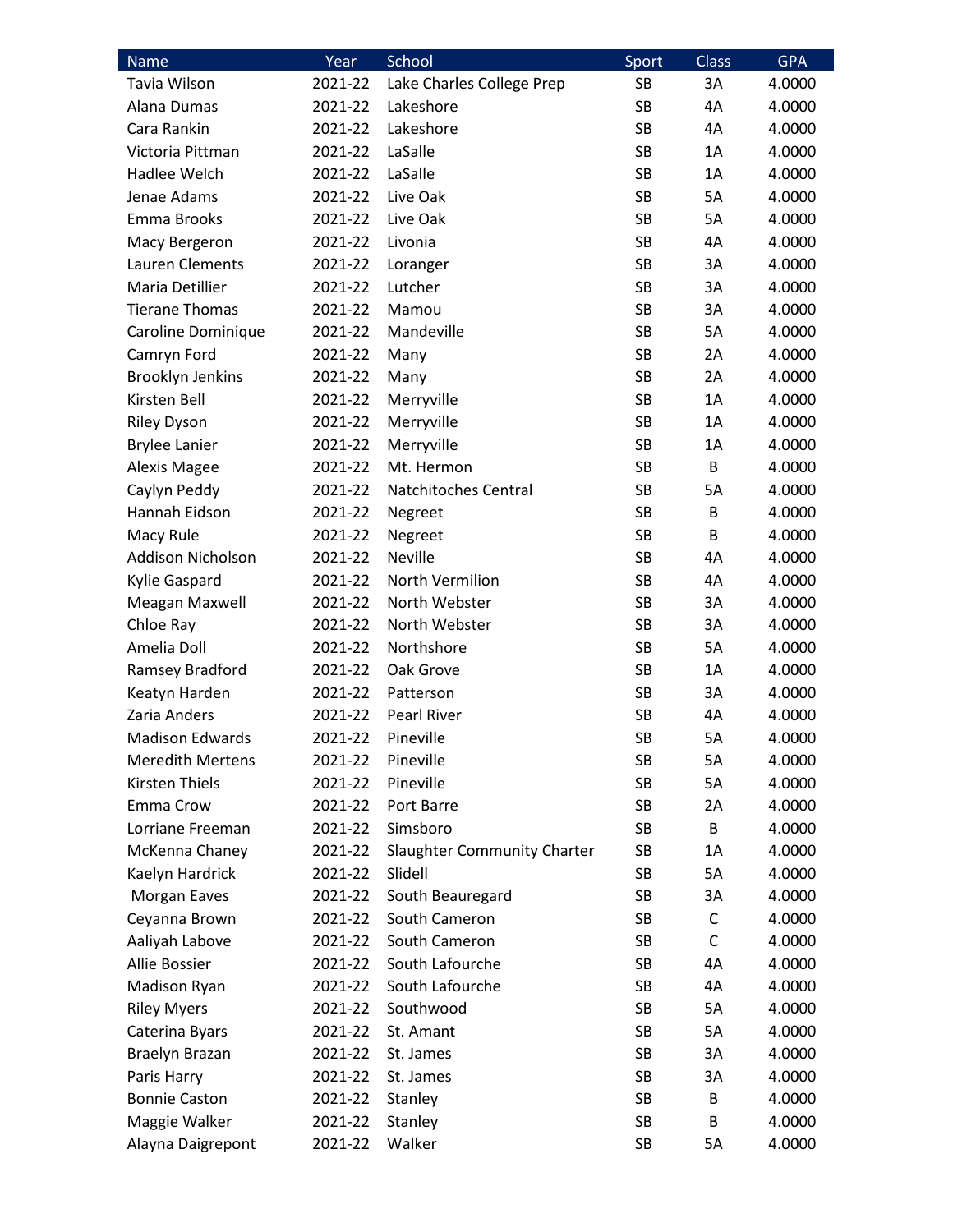| <b>Name</b>             | Year    | School        | Sport     | <b>Class</b> | <b>GPA</b> |
|-------------------------|---------|---------------|-----------|--------------|------------|
| Kara Jones              | 2021-22 | Walker        | SB        | 5A           | 4.0000     |
| <b>Caroline Cormier</b> | 2021-22 | Welsh         | SB        | 2A           | 4.0000     |
| <b>Brylee Buford</b>    | 2021-22 | West Monroe   | SB        | 5Α           | 4.0000     |
| <b>Maddie Nichols</b>   | 2021-22 | West Monroe   | SB        | 5A           | 4.0000     |
| Arie Colar              | 2021-22 | West St. Mary | SB        | 2A           | 4.0000     |
| Macy Hemphill           | 2021-22 | Winnfield     | SB        | 2A           | 4.0000     |
| Olivia Sepulvado        | 2021-22 | Zwolle        | <b>SB</b> | B            | 4.0000     |